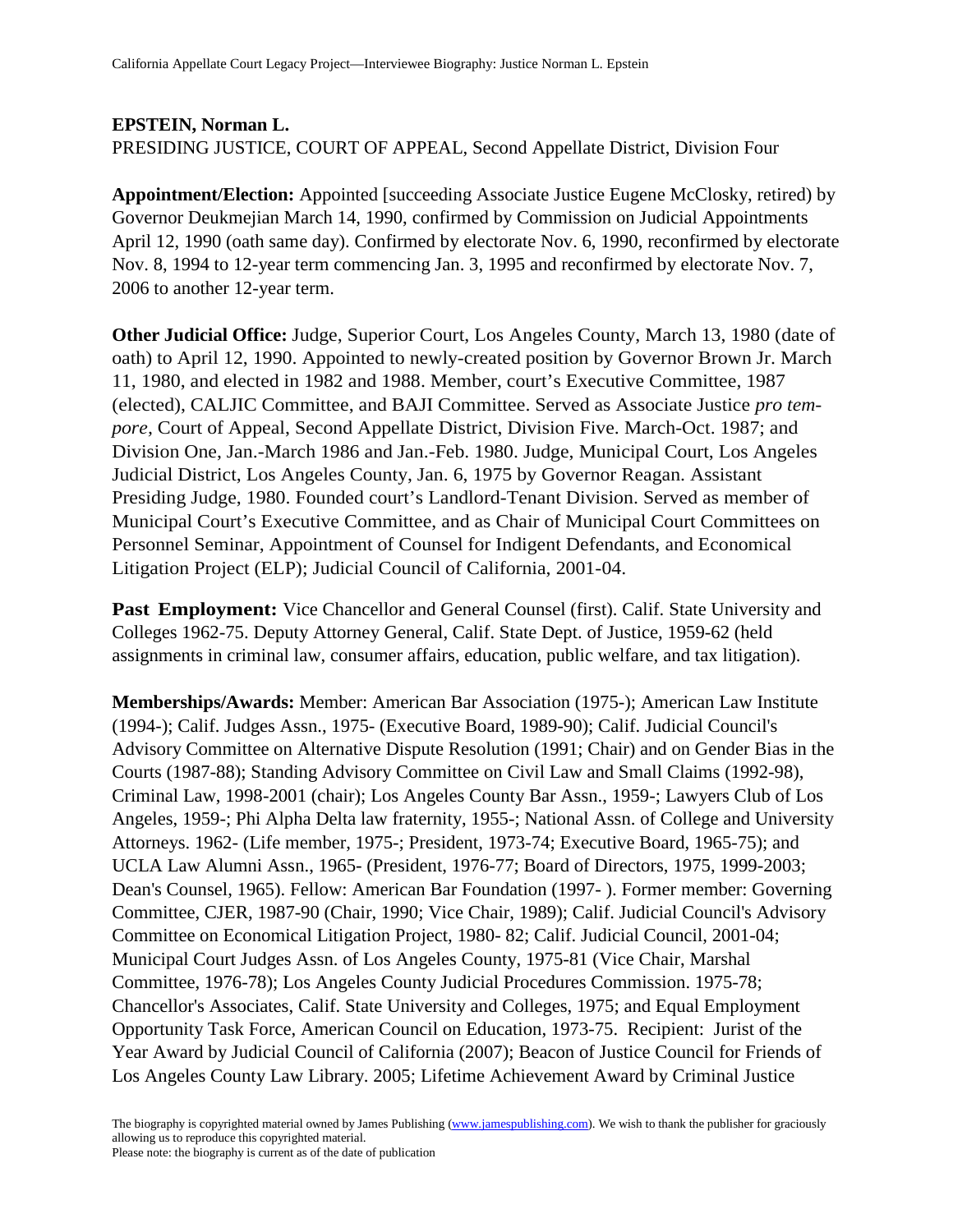Section of L.A. County Bar Assn. 2005; Bernard Witkin Medal, Awarded by State Bar of Calif. Board of Governors for Lifetime Distinguished Contribution to the Law, 2001; Named Person of the Year (1994) by Metropolitan News-Enterprise. A Los Angeles legal newspaper (award presented in Jan. 1995); 1994 Emil Gumpert Judicial ADR Award from Dispute Resolutions Services, Inc. (the ADR arm of the Los Angeles County Bar Assn.); Roger J. Traynor Memorial Award as Appellate Justice of the Year (1993) from Los Angeles Trial Lawyers Assn.; President's Award (1988), from Calif. Judges Assn . (Association's highest) L.A. County Bar Assn.; Trial Jurist of the Year Award, (1987-88); Bernard Jefferson Award (1982 and 1998) for Distinguished Contribution to Judicial Education; named UCLA Law Alumnus of the Year (1970); Ronald M. George Award for Judicial Excellence. Beverly Hills Bar Association (2012).

**Teaching/Lectures/Panelist:** Dean (1981-83), Associate Dean (1980-81), and faculty 1978- 2002), Calif. Judicial College (CJER), Berkeley. Faculty: Calif. Continuing Judicial Studies Program ("CJSP") (Mid-Career Judges College) (CJER), 1983; and CJER Institutes, 1981-. Lecturer in Law. Univ. of Southern Calif. Law Center. L.A., 1989, 90. Lecturer, The Rutter Group, ABTL, Calif. Judges Assn., CJER and others. Visiting Professor: Calif. State Univ., Northridge, 1973; and Calif. State Univ., L.A., 1968.

**Publications:** Co-author (with B.E. Witkin), *California Criminal Law* (3d ed, 2000). Author: *Digest of California Criminal Cases* (CEB, 1977-80, published semi-annually). Editor, "Case and Commentary", a monthly newsletter published by Calif. Judges Assn., 1978-. Co-author (with Associate Justice H. Walter Croskey), feature column, "Cases to Note", *The California Bench*, since 1979, co-author (with W. Wegner, R. Fairbanks and E. Chernow), *Civil Trials and Evidence* (The Rutter Group).

**Noteworthy Cases:** Significant decisions authored by Justice Epstein while serving as Associate Justice *pro tempore* include: *Rosenfeld, Meyer* & *Susman v. Cohen,* (1987) 191 Cal. App.3d 1035 (discussing rights and obligations of parties dissolving at-will partnership); *Chadwick v. Superior Court,* (1980) 106 Cal.App.3d 108, 164 Cal.Rptr. 864 (holding district attorney's office need not be recused from all public defender cases because former deputy public defender had joined district attorney's office) . Significant decisions authored while a mem- ber of the Court of Appeals include: *Collier v. Superior Court,* (1991) 228 Cal.App. 3d 1117; *Skarbrevik v. Cohen, England* & *Whitfield,* (1991) 231 Cal.App.3d 692; *People v. Moore,* (1982) 8 Cal.App.4th 1436; *Tan v. Goddard,* (1993) 13 Cal.App.4th 1628; *Himg v. Wang,* (1992) 8 Cal.App.4th 908; *Marriage of Zierenberg,* (1992) 11 Cal.App.4th 1436; *Comm. Nat. Bank v.* Superior *Court,*  (1993) 14 Cal.App.4th 393; *Harris v. Billings,* (1993) 16 Cal.App.4th 396; *Brizante v. Huang,*  (1993) 20 Cal. App.4th 1569; *People v. Bay,* (1993) 21 Cal.App.4th 1623; *Rifkind v. Superior Court,* (1994) 22 Cal.App.4th 1255; *Angeles Electric v. Superior Court,* (1994) 22 Cal.App.4th 426; *Meighan v. Shore,* (1995) 34 Cal.App.4th 1025; *Ziello v. Superior Court,* (1995) 36 Cal.App.4th 321; *Cho v. Superior Court,* (1995) 39 Cal.App.4th 113.